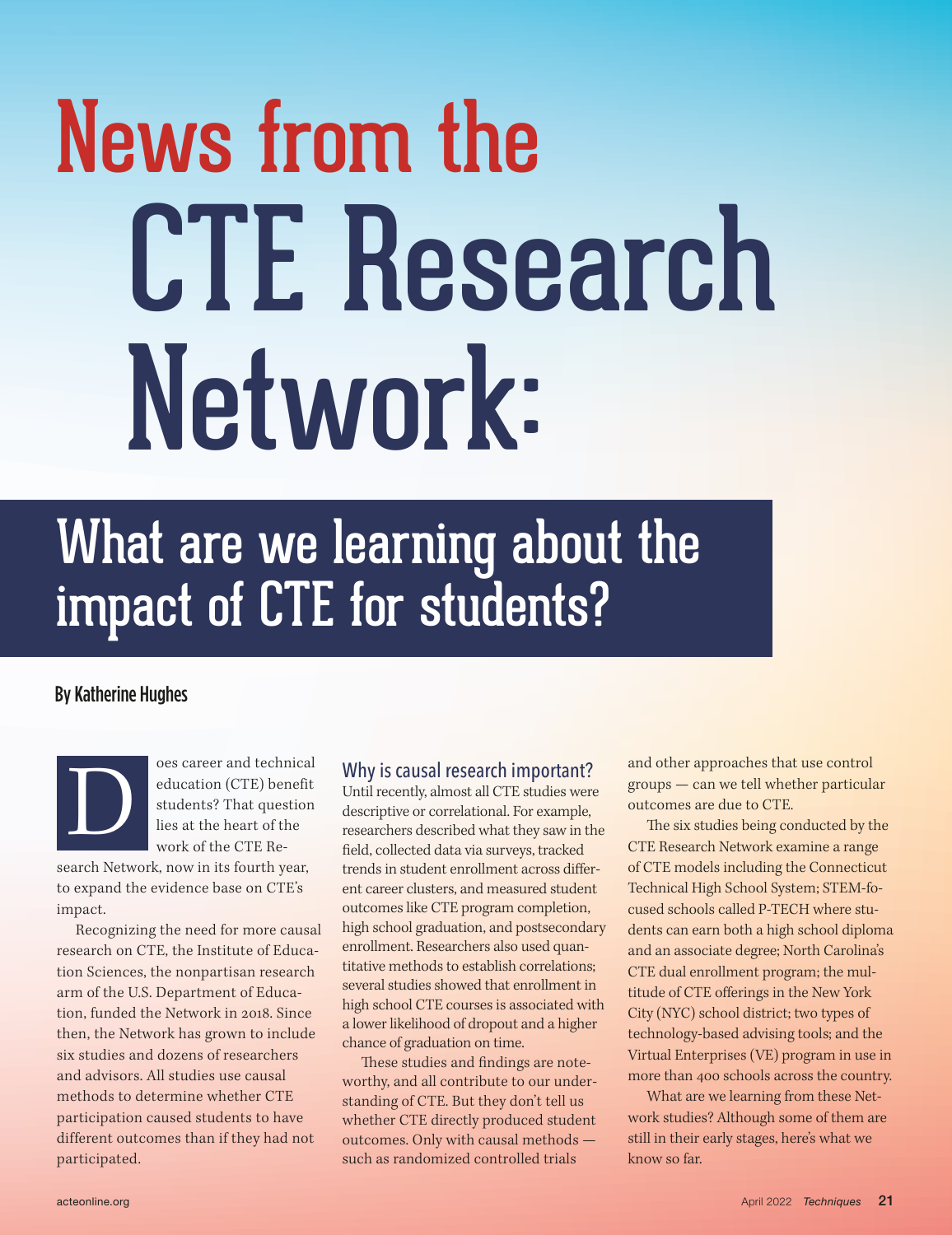#### Overview of CTHSS



**16 technical high schools** at the time of the study



# Evidence from the Connecticut Technical High School System

Connecticut technical high schools are located throughout the state, and all Connecticut students may apply to attend them. Overall, the schools serve a significant number of students who are eligible for free and reduced-price lunches. In grade nine, students explore different programs of interest, and in grade 10, they are assigned a program based on preference and availability. Students then spend the next three years with a stable group of peers and instructors in their programs. All students take CTE coursework in lieu of other electives, and the schools tend to offer at least 10 programs of study.

#### **Results**

- Male students attending Connecticut technical high schools had improved attendance rates and test scores. They also saw large gains in high school graduation rates and post-graduation earnings (Figure 1).
- There were no significant effects of attending the schools for female students.

# Key findings

# **Attending a CTHSS school paid off with large gains for male students** <sup>2</sup>

**8%** of Connecticut high schoolers **enrolled in CTHSS schools**

compared to similar students who applied to CTHSS but attended other schools.



Better grade 9 **attendance rates** 



Better grade 10 **test scores**



Higher high school **graduation rates**



Higher post-graduation **quarterly earnings** at age 23 or older

FIGURE 1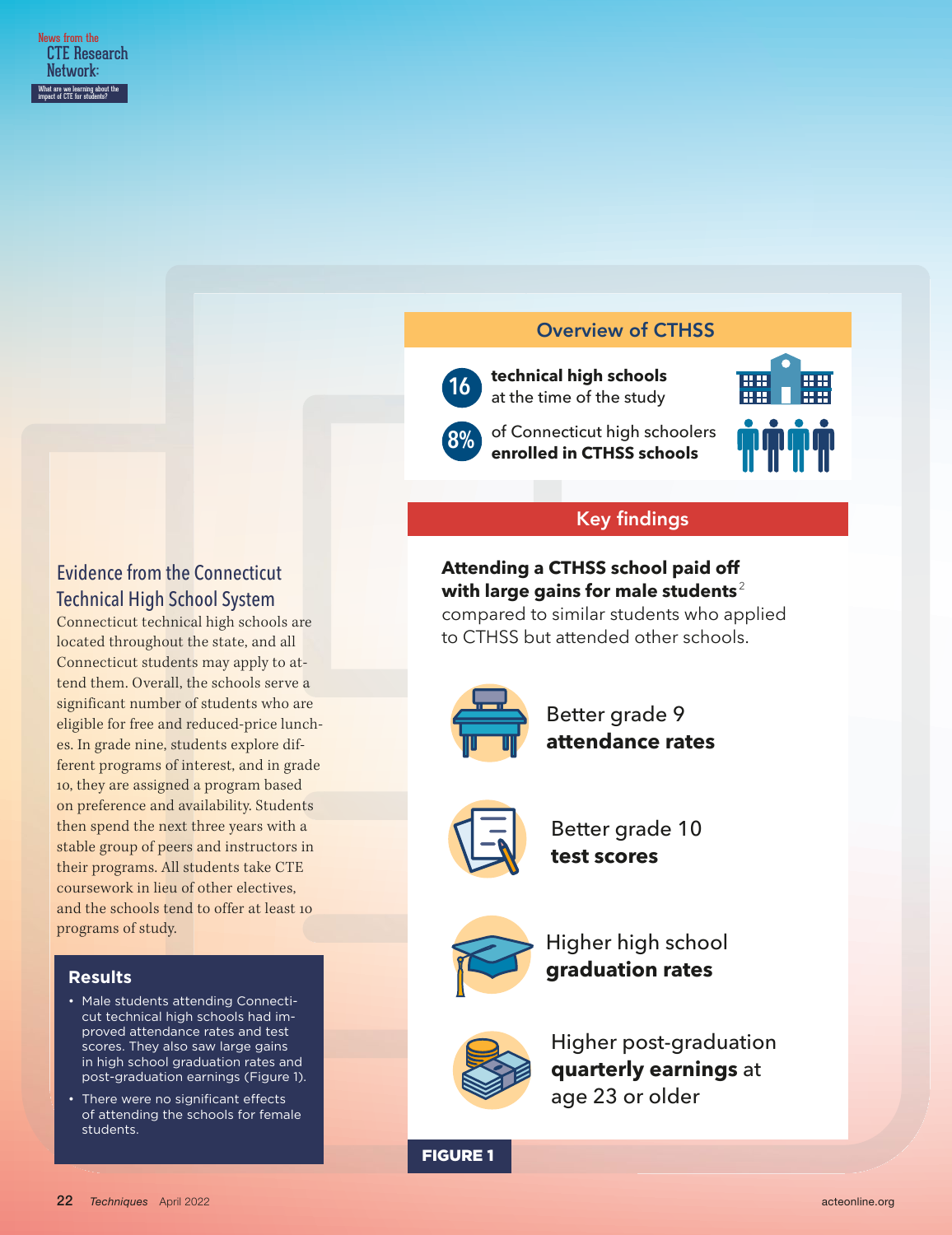| Cumulative credits earned after three years of high school                                      |                            |                        |  |  |
|-------------------------------------------------------------------------------------------------|----------------------------|------------------------|--|--|
|                                                                                                 | <b>Comparison Students</b> | <b>P-TECH Students</b> |  |  |
| <b>Total credits</b>                                                                            | 31.6                       | 33.6                   |  |  |
| CTE and other extra credits                                                                     | 4.4                        | 7.3                    |  |  |
| Note: In the New York City Department of Education administrative reserve 1 eredit - 1 comester |                            |                        |  |  |

*Note*: In the New York City Department of Education administrative records, 1 credit = 1 semester.

FIGURE 2: P-TECH RESULTS

Learn more: https://cteresearchnetwork.org/ptech1220

# Findings from the P-TECH impact & implementation study

The distinguishing feature of the Pathways in Technology Early College High School (P-TECH) model for grades nine through 14 is a partnership. P-TECH brings together a high school, a local community college, and one or more employers to prepare students for both college and careers — not one or the other — within six years. The model was originally developed by the New York City Department of Education, the City University of New York (CUNY), and IBM, with the first school opened in Brooklyn, New York, in 2011. Additional schools followed in NYC and elsewhere; this study focuses on the first seven schools in New York City.

During the six-year P-TECH program, employer partners provide students with work-based learning experiences, such as internships, mentoring and workplace visits. CTE courses teach specific workplace skills aligned with labor market needs and employability skills, such as good work habits. High school coursework is accelerated so that college coursework can begin as early as 10th grade, and students may earn a cost-free associate degree.

#### The Education of North Carolina's The CTE Research Network Lead is supported by the Institute of Education Sciences at the U.S. Department of Education Sciences at the U.S. Department of Education with funds provided by th Career & College Promise program's CTE pathway under the Carl D. Perkins Career and Technical Education Act through Grant R305N18005 to the American Institut

North Carolina's Career and College Promise is a statewide dual enrollment program that includes a CTE pathway. This pathway offers several sequences of CTE-focused college courses that lead to a technical credential or a workforce major at a postsecondary institution. Students can enroll at participating state community colleges during grades 11 and 12, with no cost for tuition. Nine percent of all North Carolina students in grade 12 participated in the CTE dual enrollment pathway in 2018–19.

While a large body of research shows positive benefits for dual enrollment students, there is limited research on the impact of taking CTE-specific dual enrollment courses. This study draws on statewide data from North Carolina high school students who participated in Career and College Promise during the 2012– 13 to 2022–23 school years and examines the implementation, impact, and cost of the program.

#### **Career and College Promise Results**

- Students participating in the Career and College Promise CTE pathway were more likely to graduate from high school (Figure 3).
- CTE dual enrollment students earned an average of 5.8 college CTE credits compared to no credits for the comparison group.
- There was also a significant positive impact (10 percentage points) on enrollment in a NC community college within one year of high school graduation, and a 9% impact on enrolling in any North Carolina public postsecondary institution.
- For some outcomes, CTE dual enrollment students from underrepresented racial/ethnic groups and/ or under-resourced communities benefited more from program participation compared to their more well-represented and better resourced peers.

|                                                     | <b>More COLLEGE CREDITS</b><br>earned while in high school | <b>6x</b> more                 |
|-----------------------------------------------------|------------------------------------------------------------|--------------------------------|
| $\bigotimes$                                        | More likely to GRADUATE<br>from high school                | 2+ percentage<br>points higher |
| $\blacksquare$                                      | More likely to<br><b>ENROLL</b> in college <sup>2</sup>    | 9+ percentage<br>points higher |
| <b>FIGURE 3: CAREER AND COLLEGE PROMISE RESULTS</b> |                                                            |                                |

#### **P-TECH Results**

- After three years of high school, P-TECH students had earned two more overall credits (Figure 2) than students in comparison schools.
- More P-TECH students passed the Regents Examination in English Language Arts with a score that qualified them to take CUNY college courses.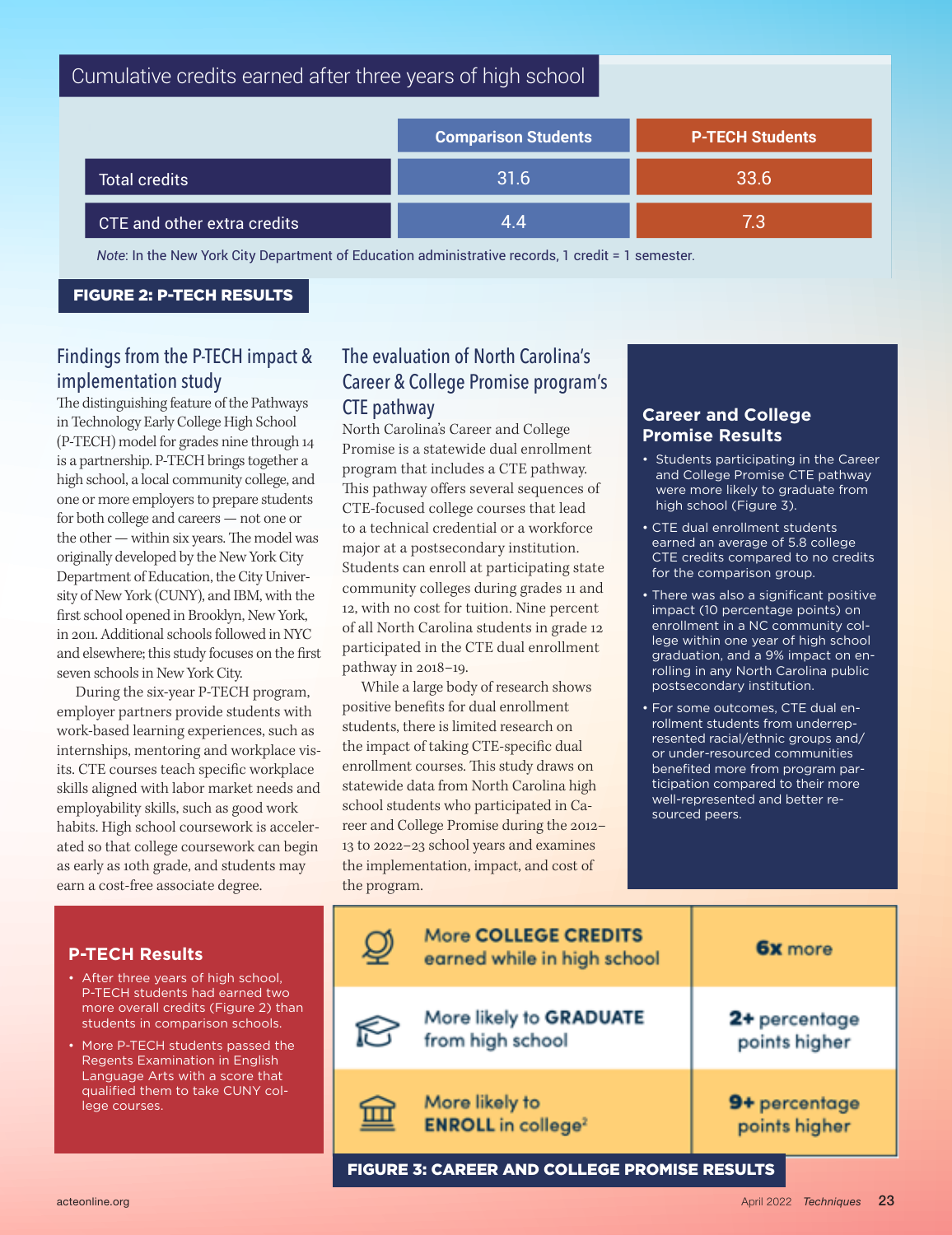#### Looking ahead

The Network's findings thus far show positive impacts — on high school milestones, graduation, enrollment in postsecondary institutions, and post-high school earnings — for students participating in CTE-focused high schools and programs. These results fall in line with some previous studies, so we are building an evidence base that increasingly shows promise for CTE.

Our six studies are ongoing, and in the next year, we will have additional findings regarding:

- The cost effectiveness of high-quality CTE
- Whether students in some career clusters benefit more than students in others
- How the programs affect participating students with disabilities

We welcome your reactions to and interpretations of our studies' initial findings. For example, the Connecticut study found positive effects but only for participating male students. Do you think this is the case for the students in your CTE programs? Both the Connecticut and North Carolina studies found higher high school graduation rates for CTE students. Are you seeing the same

in your high schools? If yes, why do you think this is the case?

ACTE and its members are critical to not just understanding research findings but also to setting an agenda for future CTE research. We would be happy to hear from you. Visit our website to leave us a comment and learn more about our studies. While you're there, browse our series of free self-guided training modules designed to strengthen the capacity of practitioners in the field to use, share and conduct their own CTE research.

**Katherine Hughes, Ph.D.,** is an education researcher, writer and expert. She is a principal researcher with the American Institutes for Research (AIR) and currently directs the Career and Technical Education (CTE) Research Network, a

five-year initiative funded by the Institute of Education Sciences, U.S. Department of Education, that aims to expand the evidence base for CTE. She is also a member of the senior AIR team conducting the National Evaluation of CTE under Perkins V (NECTEP), the Congressionally mandated study of the implementation of the Perkins V legislation. She is a co-author of the book *Working Knowledge: Work-based Learning and Education Reform*.

# LEARN MORE

Visit us online **cteresearchnetwork.org**

Or email us **CTEResearchNetwork@air.org**

The work of the CTE Research Network Lead is supported by the Institute of Education Sciences at the U.S. Department of Education with funds provided under the Carl D. Perkins Career and Technical Education Act through Grant R305N180005 to the American Institutes for Research (AIR). The opinions expressed are those of the author and do not represent the views of the Institute or the U.S. Department of Education.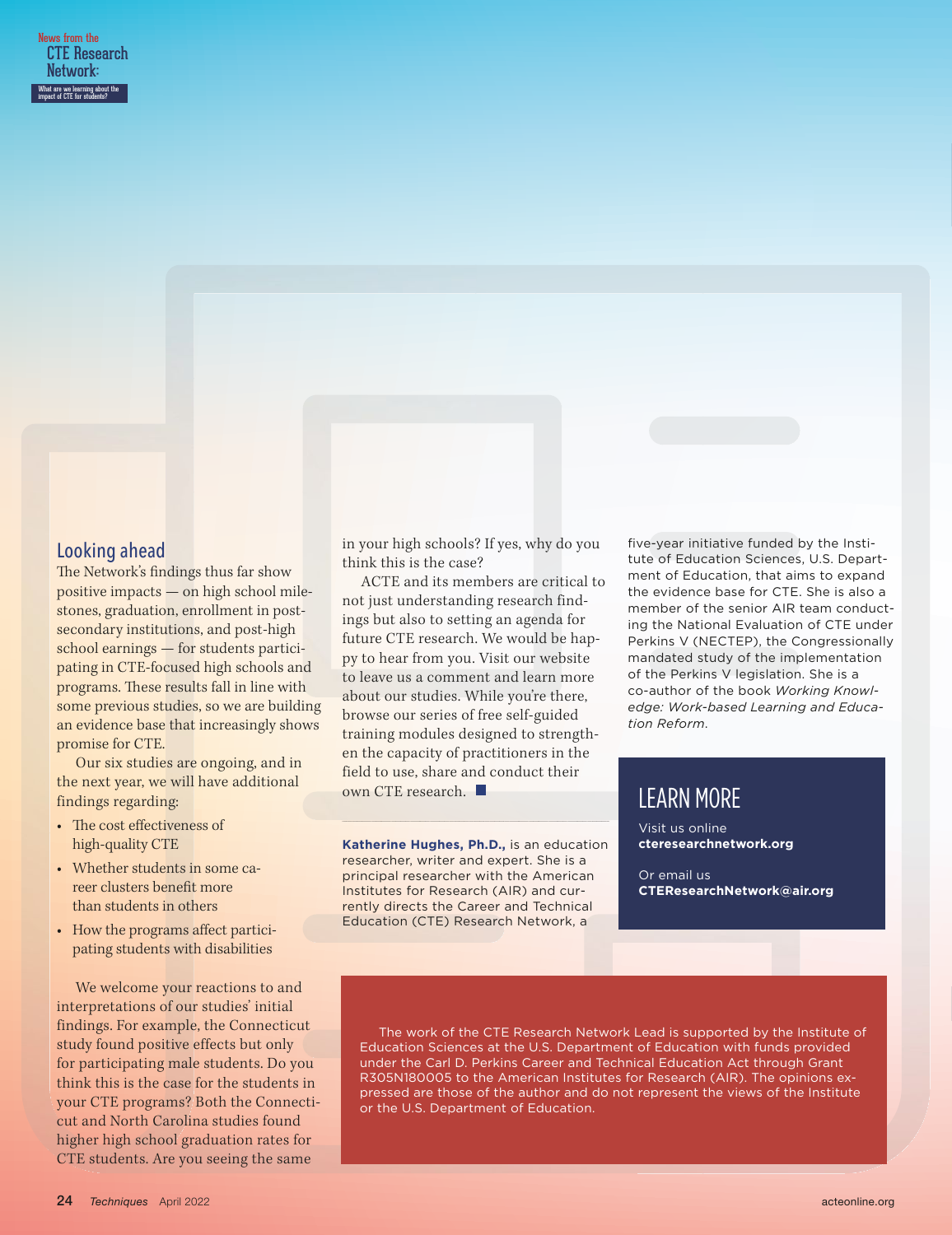# RESEARCH

#### **Causal Impact of Attending a Career-Technical High School on Student Achievement, High School Graduation and College Enrollment**

Vanderbilt University and the University of **Connecticut** 

Study period: Nine years (2016–2025)

The research team works with the Connecticut Technical Education and Career System (formerly known as CTHSS), the quasi-independent public school district of choice that comprises 16 high schools where all students take CTE coursework in lieu of other electives. Using an application process that scores students and admits them in descending order, the research team estimated the causal effects to deepen understanding of the programs' impacts and to inform state and local policy related to CTE funding and program availability.

#### **P-TECH 9–14 Schools: An Impact, Implementation and Cost Study** MDRC

Study period: Five years (2017–2022)

MDRC researchers use an experimental design to assess the implementation, impact and cost of the first seven P-TECH schools to open in New York City. The research team is using the NYC-wide lottery-based high school choice process to identify two sets of comparable students: those who randomly won the opportunity to attend one of the seven NYC P-TECH schools, and those who were randomly placed elsewhere.

#### **Assessing the Implementation, Impact and Variation of CTE Innovation: NYC as a Lab for Rigorous CTE Research**

New York University, Vanderbilt University, and MDRC

Study period: Four years (2017–2021)

Researchers are assessing the impact of NYC's CTE programs on students' career and work-related learning experiences, social and behavioral competencies, high school graduation rates, and transitions to college and the workforce. The project is examining variation across more than 200 of NYC's CTE programs to identify factors associated with positive impacts.

#### **The Evaluation of Career and College Promise**

University of North Carolina at Greensboro and RAND Corporation Study period: Five years (2019–2024)

Career and College Promise allows high school students in North Carolina to earn college credit through three pathways: college transfer, CTE and cooperative innovative high schools, such as early colleges. The CTE pathway provides access to dual enrollment courses for students to earn a certificate or diploma aligned with a career cluster. The research team uses a quasi-experimental design that matches participating students to nonparticipating students, examining impacts at the high school, postsecondary and workforce levels for diferent subgroups of students. For the CTE pathway, the project will also examine the impact of taking courses that fall into different career clusters.

#### **Choice and Information: The Impact of Technology-based Career Advising Tools on High School Students' CTE Choices and Academic Performance** MDRC

Study period: 5 years (2020–25)

Career advising tools provide an option for helping students identify careers of interest, make choices and pursue CTE opportunities in high school. This study uses a randomized controlled trial design to test the efficacy of two technology-based career advising tools: Xello and YouScience. The study seeks to understand whether and how these tools infuence student thinking about career options, choice of relevant CTE coursework and work-based learning options, and decisions about CTE concentration in available pathways and programs of study.

#### **An Experimental Evaluation of the Efficacy of Virtual Enterprises**

RAND Corporation and the American Institutes for Research

Study period: 5 years (2021–26)

Incorporating work-based learning into the curriculum as part of a CTE program may improve students' readiness for college and careers. This randomized controlled trial will provide the first causal evidence on the efficacy and cost-effectiveness of virtual enterprises, a yearlong course in which students operate a virtual firm and participate in a virtual economy with other VE frms.